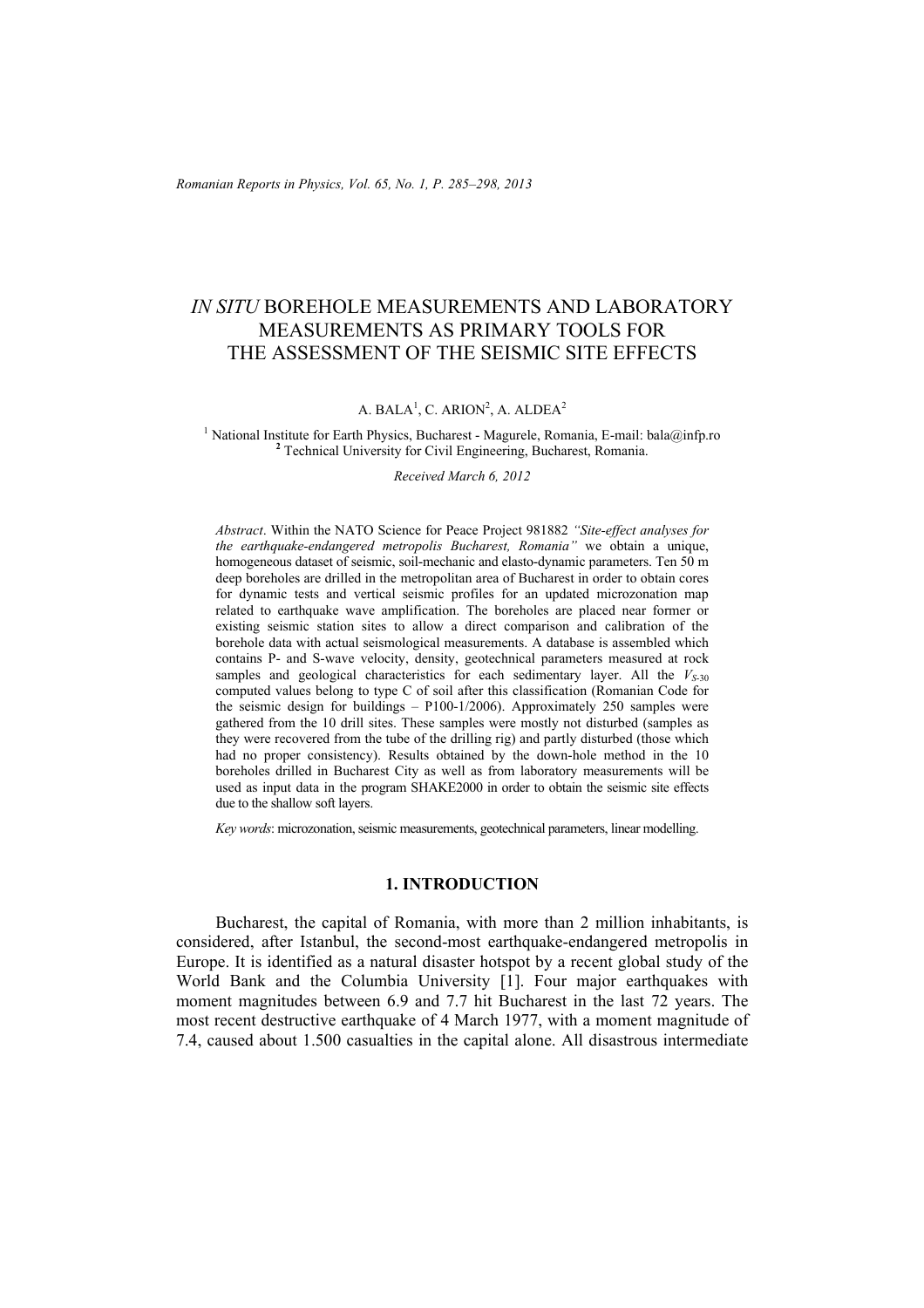depth earthquakes are generated within a small epicentral area – the Vrancea seismogenic region – about 150 km north-east of Bucharest (Fig. 1). Thick unconsolidated sedimentary layers below Bucharest amplify the arriving seismic waves causing severe destruction. Thus, disaster prevention and mitigation of earthquake effects is an issue of highest priority in Romania.

# **2. NATO SCIENCE FOR PEACE PROJECT 981882**

The zoning of the metropolitan area of Bucharest for seismic amplification pattern (microzonation) has been pursued with great effort since the 1977 disastrous event. Geophysical groups at the National Institute for Earth Physics (NIEP) and civil engineers at the Technical University for Civil Engineering (UTCB) worked on this problem, as well as foreign institutions like the Universität Karlsruhe (KIT), the University of Trieste and the Japanese International Cooperation Agency (JICA). Their work resulted in an improved seismic database obtained from modern seismic observation networks as well as several borehole analyses. Based on these observations recent microzonation studies were performed in Bucharest area by e.g. [2, 3, 4, 5, 6].

However, all of these separate studies could cover only fraction of the microzonation problem, because either of the methods employed or being based on general average data instead of in situ measurements.

A distinct feature of some studies consisted in assuming the Quaternary geological layering in Bucharest and some average seismic properties cited from literature like [6]. Other studies were based on seismological data alone like [2]; [7] and used spectral amplification factors and a probabilistic method to determine ground motion site effects.

More consistent microzonation studies were done by [4] and [8] based on a more restrictive deterministic approach in order to determine the ground motion site effects in Bucharest.

A common drawback of all these studies is missing geophysical and geotechnical information from well-distributed boreholes in the Bucharest City area.

There are only a few sites which were investigated coincidently with geophysical and geotechnical techniques, in order to relate the local geology with seismic wave propagation properties in Bucharest City (especially amplitudeamplification properties). Therefore, the main purpose of the NATO SfP Project 981882 was to obtain a unique, homogeneous dataset of soil-mechanic and elastodynamic parameters of the subsurface of Bucharest from ten new boreholes to model the so-called seismic site responses. Here we present the *in situ* seismic measurements in all the boreholes, as well as the laboratory results for samples from selected sites.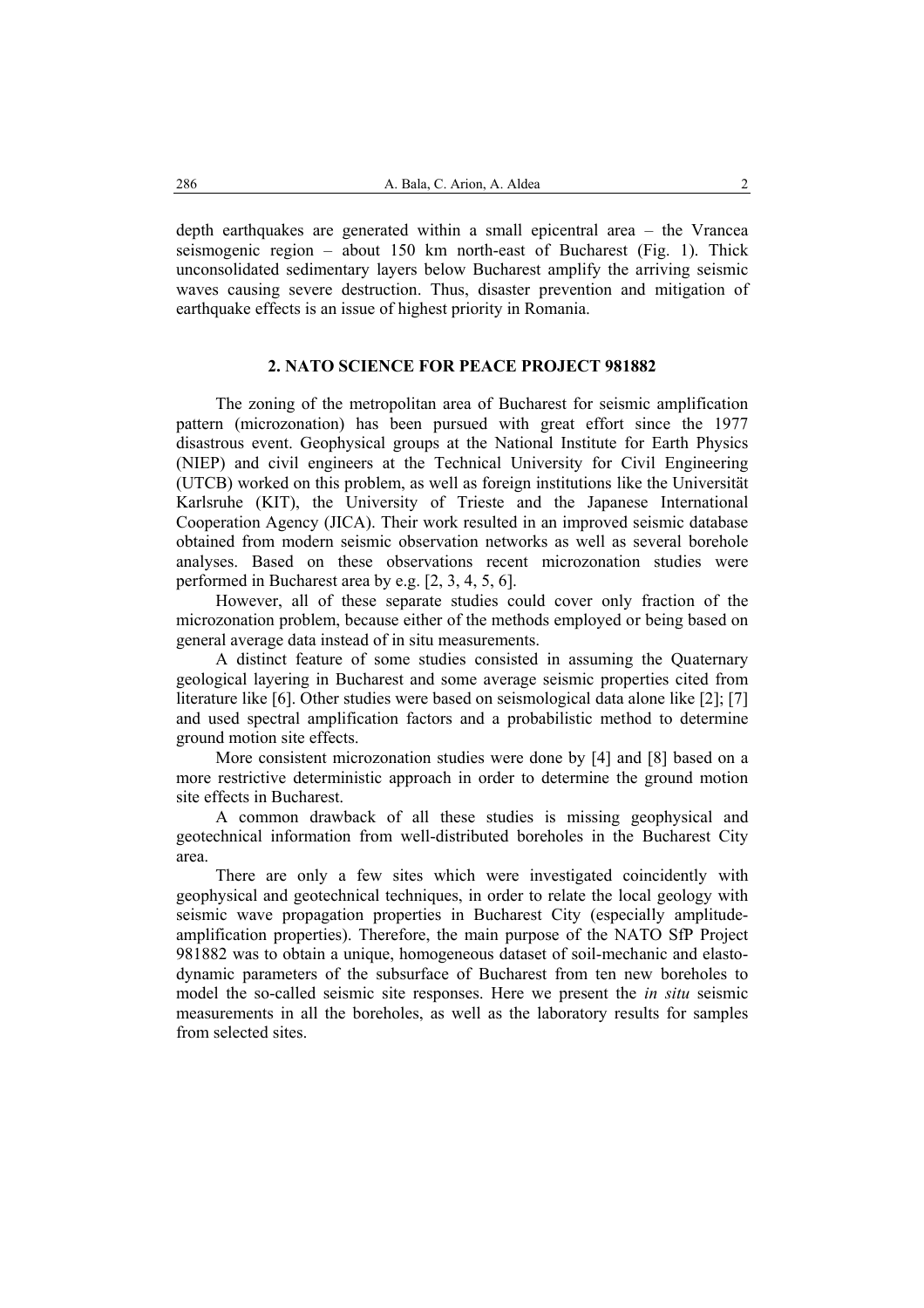

Fig. 1 – Map with area under investigation. The metropolitan region of Bucharest, Romania, is mainly inside the characteristic ring road with a diameter of about 20 km. Residential and industrial areas are indicated in grey; lakes, channels and rivers in black. The ten borehole sites are shown as circles and numbers (after [14]).

# **3. PHYSICAL PARAMETERS OF QUATERNARY SEDIMENTARY LAYERS IN BUCHAREST**

# 3.1. *IN SITU* SEISMIC MEASUREMENTS IN BUCHAREST AREA

Previous down-hole seismic measurements were performed by a combined effort of National Institute for Earth Physics (NIEP), SC "Prospectiuni" S.A. and SC METROUL S.A. in 12 sites (boreholes) from Bucharest City in the frame of the CERES Project 34/2002 and CERES Project 3-1/2003. Detailed information about the measurements and seismic velocity values obtained were presented by [9] and [10].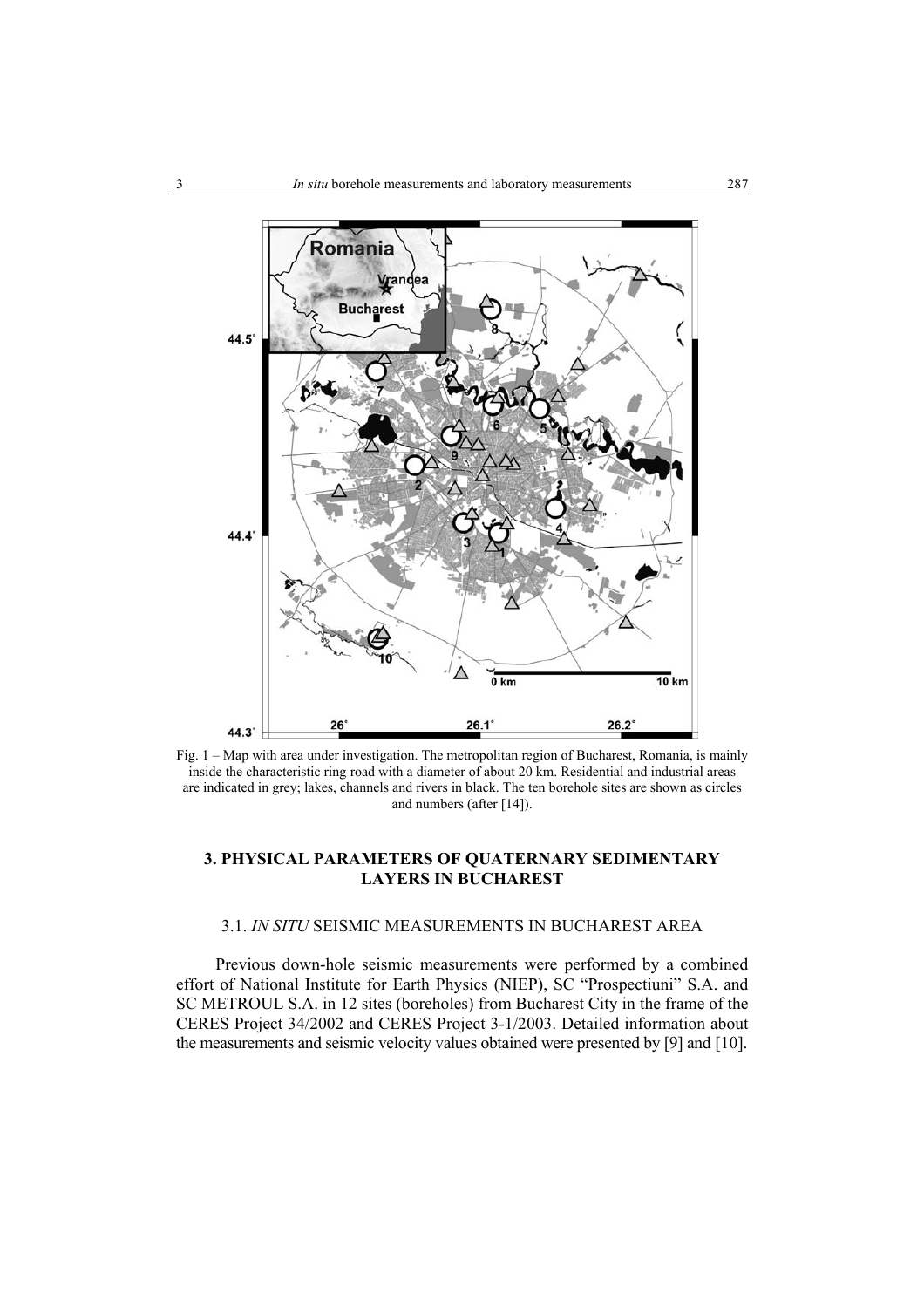Following the Romanian-German collaboration on seismic effects of the Vrancea earthquake over Bucharest, based on Cooperative Research Center 461, the necessity of in-depth studies regarding shear wave velocities for different soil layers appeared. This necessity occurs mainly because the existing information was not representative for the whole city area. To close this gap, characteristic shear wave velocities were first determined by [11] using Multi-Offset Vertical Seismic Profiling (MOVSP) technique applied in 7 boreholes (6 sites) in Bucharest for the sedimentary layers 4 – 7. The Multi-Offset VSP measurements in Bucharest / Romania were carried out by the *Deutsche Montan Technologie GmbH (DMT)* in May 2002 [12].

The National Center for Seismic Risk Reduction (NCSRR, Bucharest) instrumented in 2003 seven sites in the northern half of Bucharest City [13] in cooperation with the Japan International Cooperation Agency (JICA). NCSRR performed downhole measurements at all sites that were instrumented, the deepest investigation going down to 140 m depth.

 A comprehensive study of the *in situ* measurements of seismic velocities performed in Bucharest in the last decade was done in [15]. A critical comparison between different measurement methods used and the sharewave seismic velocities obtained demonstrate that the results are very similar for the various depths levels considered [15].

## 3.2. SEISMIC MEASUREMENTS PERFORMED IN THE FRAME OF THE NATO SfP PROJECT 981882

The latest results in the shear wave velocity measurements in 10 boreholes in Bucharest were obtained in the frame of the **NATO SfP Project 981882** in the years 2006–2007 and they were reported by [14] and by [15] (Fig. 1). The mean seismic velocities computed for the 10 particular sites given in Table 1 are representative values for the 6 types of Quaternary sedimentary layers in Bucharest City and in this way they can be correlated with averaged  $V_s$  values obtained by direct measurements and cited by other sources.

#### *Table 1*

|                       | Geologic<br>stratum type |           |                                        |           |           |     | 6     |            |                       |
|-----------------------|--------------------------|-----------|----------------------------------------|-----------|-----------|-----|-------|------------|-----------------------|
| <b>Site</b><br>no. in |                          |           | Mean weighted seismic velocities [m/s] |           |           |     |       |            |                       |
| Fig. 1                |                          | <b>Vs</b> | Vs                                     | <b>Vs</b> | <b>Vs</b> | Vs  | Vs    | $V_{S-30}$ | $\rm V_{S\text{-}50}$ |
| 1.                    | <b>Tineret Park</b>      | 140       | 220                                    | 299       | $- -$     | 398 | $---$ | 263        | 304                   |
| 2.                    | <b>Ecology Univ.</b>     | 120       | 220                                    | 241       | 354       | 390 | 401   | 286        | 326                   |

Mean weighted sharewave seismic velocities for the first 6 (of 7 types) of Quaternary layers in 10 boreholes in Bucharest City from Fig. 1. For a description of the geologic layers [10, 14, 16]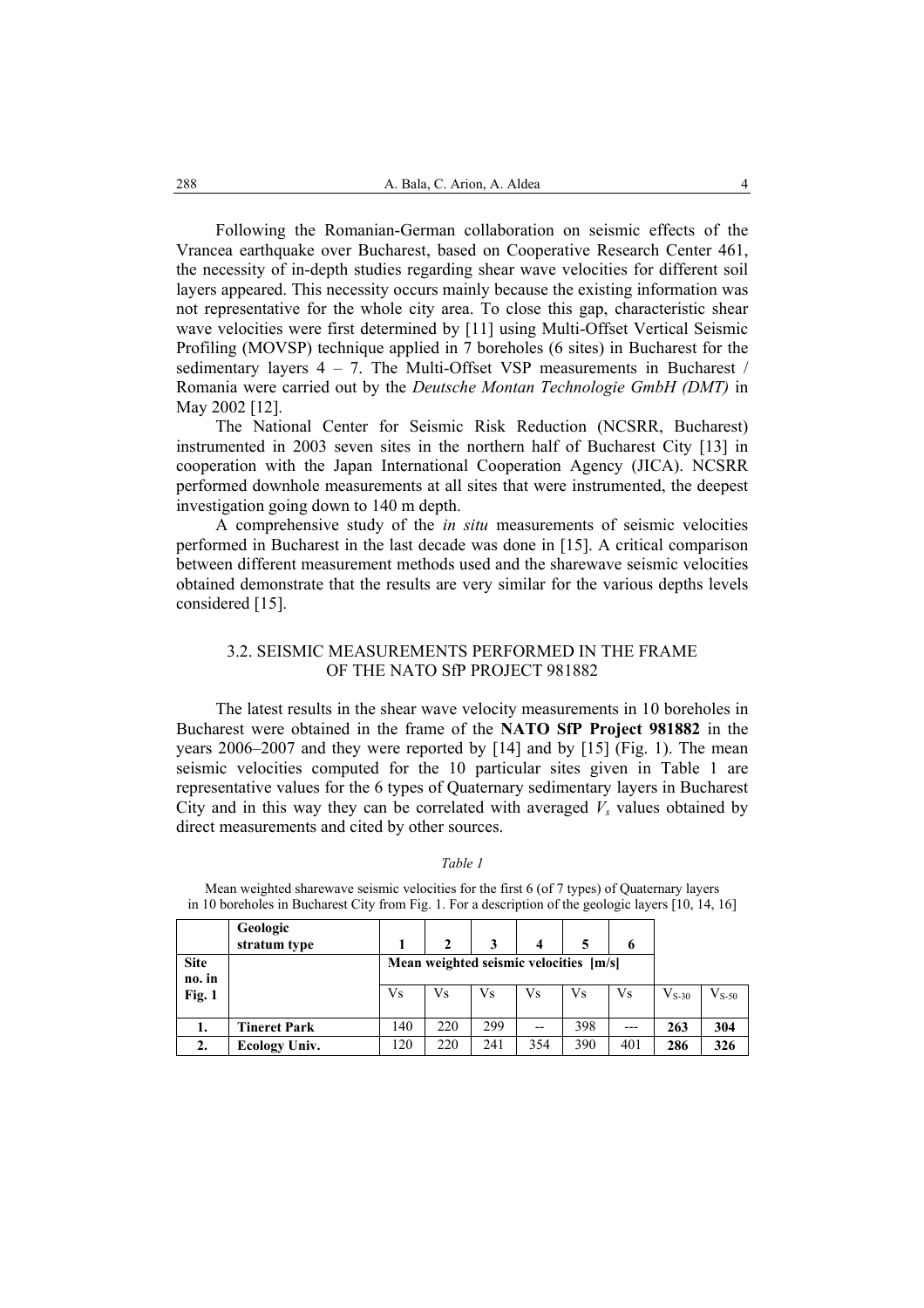| 3.  | <b>Astronomy Institute</b> | 120 | 260 | 330 | 350 | 390 | 433   | 283 | 320 |
|-----|----------------------------|-----|-----|-----|-----|-----|-------|-----|-----|
| 4.  | <b>Titan2 Park</b>         | 160 | 250 | 250 | 350 | 381 | 450   | 299 | 341 |
| 5.  | <b>Motodrom Park</b>       | 200 | 200 | 320 | 393 | 410 | 410   | 288 | 327 |
| 6.  | <b>Student Park</b>        | 210 | 210 | 342 | 370 | 375 | 400   | 295 | 319 |
| 7.  | <b>Bazilescu park</b>      | 160 | 160 | 317 | 390 | 408 | $---$ | 294 | 334 |
| 8.  | Romanian                   | 210 | 330 | 350 | 400 | 400 | $---$ | 327 | 347 |
|     | <b>Shooting Fed.</b>       |     |     |     |     |     |       |     |     |
| 9.  | <b>Geologic Museum</b>     | 180 | 310 | 322 | 376 | 380 | $---$ | 320 | 328 |
| 10. | <b>NIEP</b> site           | 250 | 350 | 350 | 320 | 337 | 410   | 326 | 338 |
|     | Magurele                   |     |     |     |     |     |       |     |     |
|     | All sites                  | 169 | 252 | 320 | 367 | 386 | 417   |     |     |

*Table 1 (continued)* 

Mean weighted values for  $V_p$  and  $V_s$  are computed for each site (borehole) according to the following formula:

$$
\overline{V}_S = \frac{\sum_{i=1}^n h_i}{\sum_{i=1}^n \frac{h_i}{V_{Si}}},
$$
\n(1)

where  $h_i$  and  $V_{Si}$  denote the thickness (in meters) and the shear-wave velocity (in m/s) of the  $i<sup>th</sup>$  layer, in a total of *n* layers, existing in the same type of stratum. As they are described in Romanian Code for the seismic design for buildings - P100-1/2006 [17] and EUROCODE 8 [18].

The seismic velocities determined in the present study in Table 1 are in the same range as those presented by [11], measured in other 6 locations in Bucharest (Table 2). Especially in the geologic layers 3, 4 and 5 we can find very close values of the mean weighted velocity.

In a recent paper [19] shear-wave velocity values for 2 sites in Bucharest City are presented: Tineret Park (site A) and Bazilescu Park (site B). The seismic measurements are made by refraction profiles intersecting each other in the central part up to a distance of 300 m from the seismic source.

The following values were obtained for Bazilescu Park in the first 3 layers: layer 1: 140–175 m/s; layer 2: 275–280 m/s; layer 3: 31–350 m/s. These velocity values, which are presented in Table 2, column 6 and 7, are consistent with those presented in the present study.

As for Tineretului Park (site A in [19] the seismic velocity  $V_s$  values are: layer 1: 175–200 m/s; layer 2: 230 m/s; layer 3: 300–345 m/s. Again these values are consistent with those computed in the present study for this particular site.

All these papers are presenting values of the average values of shear-wave velocity measured *in situ* and reported in 4 papers, using three different methods, in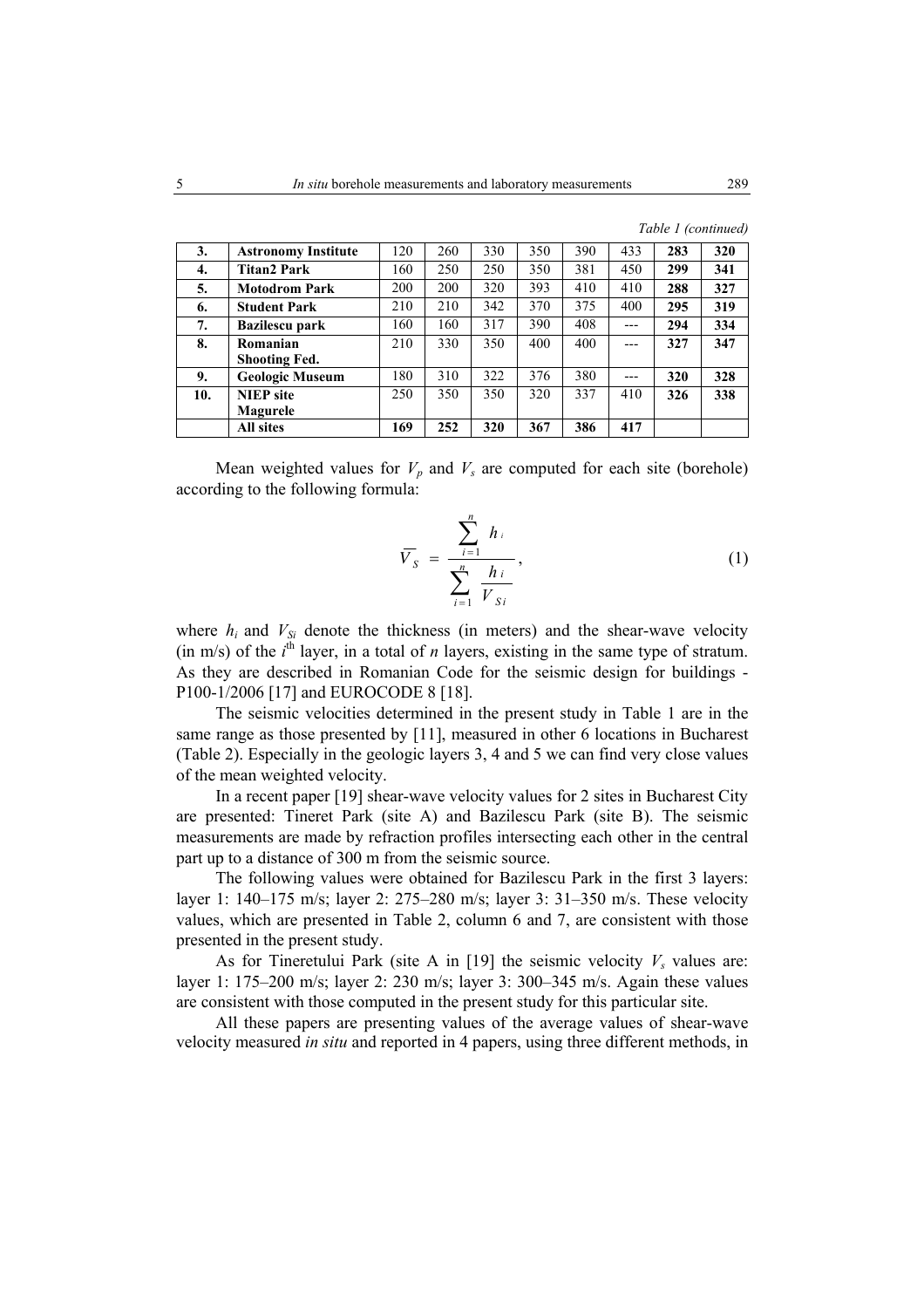boreholes and at surface and the results obtained for Bucharest City are very close (Table 2). They are placed in a narrow range of mean shearwave velocities, which are significantly lower than the values cited by [6], especially for the geological layers 5–7.

| ۰, |  |
|----|--|
|----|--|

Comparison of *in situ* seismic measurements made in Bucharest in recent years by different authors

| Main geologic<br>Depth<br>$[g/cm3]$ Vs<br>of the<br>layer no.<br>upper<br>limit<br>of the<br>geologic<br>layer |                   | Density Averaged<br>$\lceil m/s \rceil$<br>in 7<br>boreholes | Averaged<br>values of the<br>mean<br>weighted<br>seismic<br>velocity Vs<br>in 11 | Vs<br>in 10 boreholes<br>$\lceil m/s \rceil$                                         | Mean weighted Seismic velocity Vs<br>seismic velocity measured at surface<br>$\lceil m/s \rceil$ |                                         |                 |
|----------------------------------------------------------------------------------------------------------------|-------------------|--------------------------------------------------------------|----------------------------------------------------------------------------------|--------------------------------------------------------------------------------------|--------------------------------------------------------------------------------------------------|-----------------------------------------|-----------------|
| After Ciugudean and<br>Stefanescu, 2006                                                                        | $\lceil m \rceil$ |                                                              | $(6 \text{ sites})$<br>After<br>Hannich<br>$[11]$                                | boreholes<br>$\lceil m/s \rceil$<br>After Bala<br>et al., 2005 et al., 2006<br>$[9]$ | After Bala<br>et al., 2010<br>$[15]$                                                             | After<br>Von Steht et al.,<br>2008 [19] |                 |
|                                                                                                                |                   |                                                              |                                                                                  |                                                                                      |                                                                                                  | Bazilescu<br>Park                       | Tineret<br>Park |
| 1. Backfill                                                                                                    | $\overline{0}$    | 1.10                                                         | $\overline{135}$                                                                 | 167                                                                                  | 169                                                                                              | $140 - 175$                             | 175-195         |
| 2. Upper Clay<br>Layer                                                                                         | $0.5 - 5$         | 1.75                                                         | 305                                                                              | 244                                                                                  | 252                                                                                              | 275-280                                 | 230             |
| 3. Colentina<br>Aquifer<br>(sand+gravel)                                                                       | $5 - 12$          | 1.99                                                         | 335                                                                              | 274                                                                                  | 320                                                                                              | 315-350                                 | 300-345         |
| 4. Intermediate<br>Clay Layer                                                                                  | $10 - 20$         | 2.07                                                         | 378                                                                              | 327                                                                                  | 367                                                                                              | $-$                                     | 360             |
| 5. Mostistea<br>Aquifer                                                                                        | $15 - 35$         | 2.00                                                         | 400                                                                              | 340                                                                                  | 386                                                                                              |                                         |                 |
| 6. Lacustrine<br>Layer                                                                                         | $35 - 50$         | 2.14                                                         | 442                                                                              | 397                                                                                  | 417                                                                                              | ---                                     |                 |
| 7. Fratesti aquifer<br>A                                                                                       | $100 -$<br>180    | 2.05                                                         | 500                                                                              | 545                                                                                  | ---                                                                                              | ---                                     |                 |

# **4. GEOTECHNICAL LABORATORY ANALYSIS AND MEASUREMENTS OF CORE SAMPLES**

The Dynamic Deformation Characteristics of the soil are used in order to calculate seismic response of ground, earth structures and structure-ground response. They are also used to express phenomena that make soil to fail under seismic loading.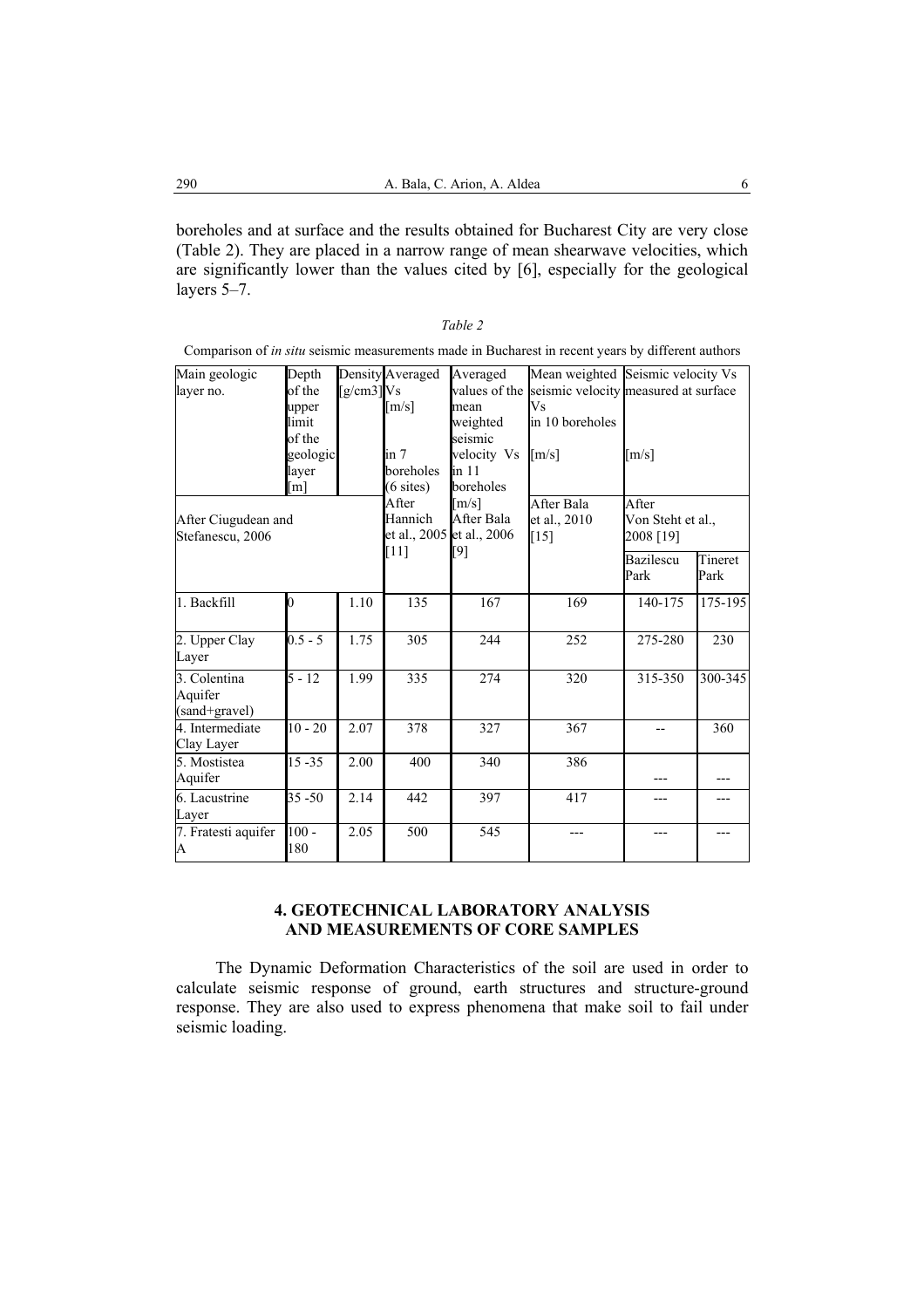Despite the fact that soil deformation under seismic loading is relatively small, its modulus is dependent on dynamic stress or strain level. Soil modules such as: Young's modulus and shear modulus decrease as the level of stress or strain increases (Fig. 2). Therefore nonlinearity of dynamic deformation characteristics, the *G*-  $\gamma$ , *E*-  $\gamma$  and *h*-  $\gamma$  curves, are significant in seismic response analysis. All the moduli *E, ν, G, h* depends on strain range but the dependency of *ν*  is considered rather small.

The evaluation of shear modulus of soils at very small levels of strains was a main concern of researchers. To obtain a  $10^{-4}$ – $10^{-5}$  axial strain we must use a very small deviator stress. This modulus is called maximum shear modulus, initial shear modulus, or low amplitude shear modulus and is noted by  $G_{\text{max}}$  or  $G_0$ .

The relationships obtained in DDC (dynamic deformation characteristics tests) are generally recognized to express the shear deformation characteristics of soil. A complication is that the value of the shear modulus for natural soils depends very much on the magnitude of the shear strains. Its value may vary between fairly wide limits, and its influence on the results is very large. For very small strains the shear modulus may be a factor 10 or even 100 larger than it is for large strains.

The most widely used of the cyclic loading laboratory tests is the cyclic triaxial test. The difference between static and dynamic loading conditions is in the term of time of loading and is expressed in terms of speed of loading or rate of straining (speed effect or rate effect). The "time of loading" is defined as  $\frac{1}{4}$  of the period at which the load is reciprocated. If load application last more than 0.1 seconds then we have "static problems" and if load application have a shorter time of application we have "dynamic problems" [20].



Fig. 2 – The data processing in dynamic deformation characteristics test (triaxial test).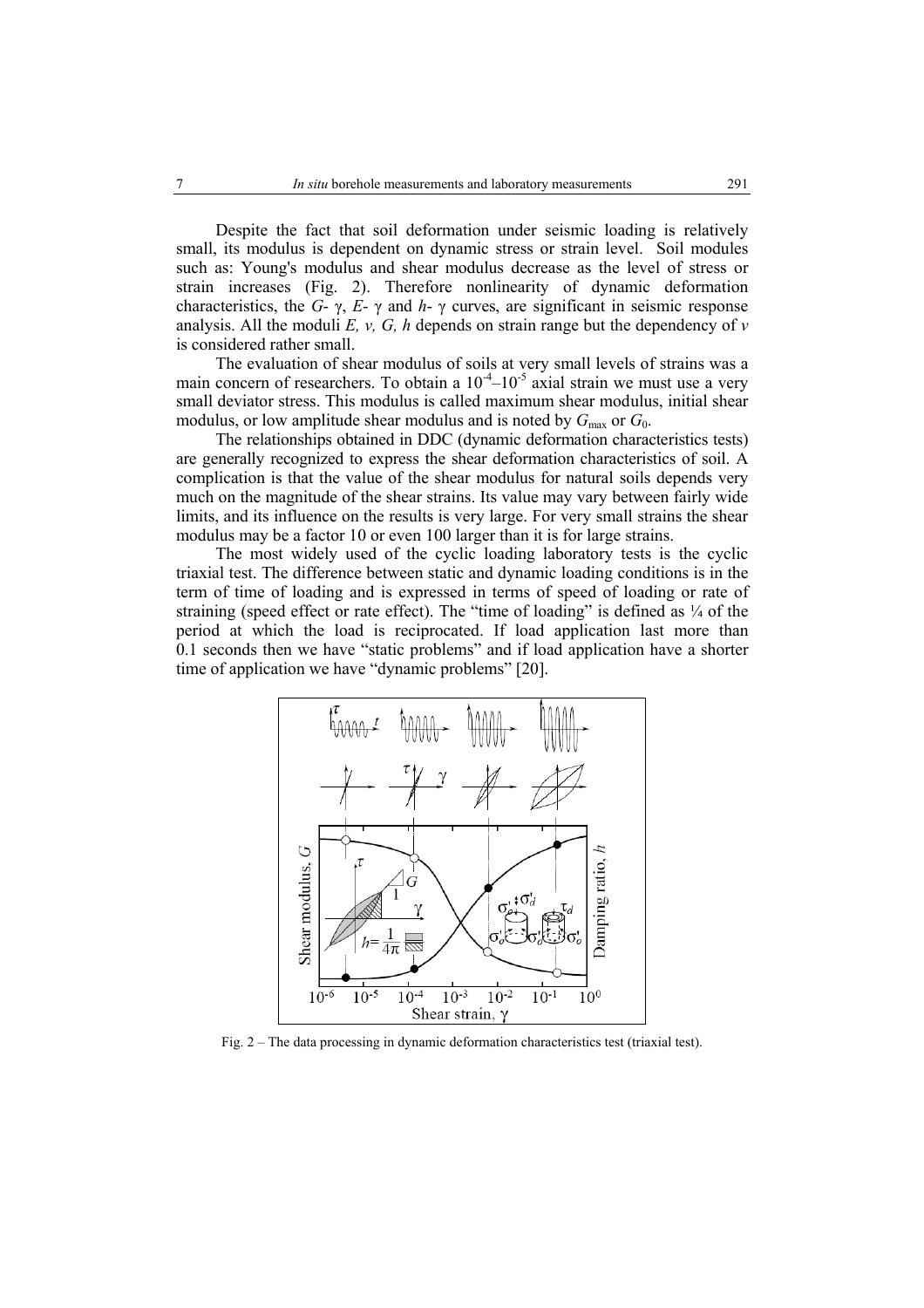The test results showed that the shear modulus values obtained at the  $2<sup>nd</sup>$  and  $10<sup>th</sup>$ cycles differ at most by 10% when the shear strain is larger than  $10^{-4}$ . The same percentage was observed for damping characteristics. The shear modulus did not start do drop until the shear strain amplitude grew to a  $5\times10^{-5}$  in the case of clay soils and this is in contrast with the cohessionless soils in which the modulus reduction start to occur from a smaller strain of about  $10^{-5}$ .

In a cyclic test the load is applied to a column of soil over a number of cycles slowly enough that inertial effects do not occur. The response at one amplitude of load is observed, and the test is repeated at a higher load. Cyclic load is usually applied as cyclic axial load by mechanical, hydraulic or pneumatic actuator.

The *cyclic undrained triaxial test* method allows the determination of elastic modulus  $E$  (daN/cm<sup>2</sup>), damping  $D$  for different levels of shear strain (in the low strain-level) and the *"undrained compressive strength of soil"* (the strength of soil determined as the maximum stress difference applicable to the soil specimen when no pore water is allowed to go into or come out of the specimen).

The *cyclic undrained triaxial test* is defined as a test to apply a symmetrical cyclic axial force having fixed amplitude to a saturated and isotropically consolidated specimen using a fixed frequency. This test method covers the determination of the relationships between the single amplitude of cyclic deviator stress or the cyclic stress ratio, which is applied under undrained condition with cyclic triaxial apparatus, and the number of cycles required to cause a specified value of double amplitude of axial strain or to cause a specified value of excess pore water pressure ratio [21].

# 4.1. LABORATORY MEASUREMENTS ON SAMPLE PROBES COLLECTED DURING THE NATO PROJECT 981882

In July 2003 at CNRRS was installed the triaxial equipment. Seiken Inc. Japan made the equipment and the commissioning [21] and [22]. The equipment fullfills all the requirements of The Japanese Geotechnical Society, 2000. During the last years series of dynamic triaxial tests on the clay and sandy soils were conducted.

The geotechnical laboratory analysis consists in the following parts: geological identification of the sample, identification of the sample after the ternary diagram, percentage of clay – dust  $\rightarrow$  fine sand  $\rightarrow$  medium sand  $\rightarrow$  big sand  $\rightarrow$ gravel, density mineral skeleton, particle percent with diameter  $d \leq 2 \mu m$ , plastic limit determination, tests of compression - settling, triaxial (dynamic) test and resonant column tests. In Table 3 cyclic loading tests on Bucharest cohesionless soils samples from 4 sites (drillings) are presented. In Table 4 Cyclic loading tests on Bucharest cohesion soils samples from 8 sites (drillings) collected during the NATO Project 981882.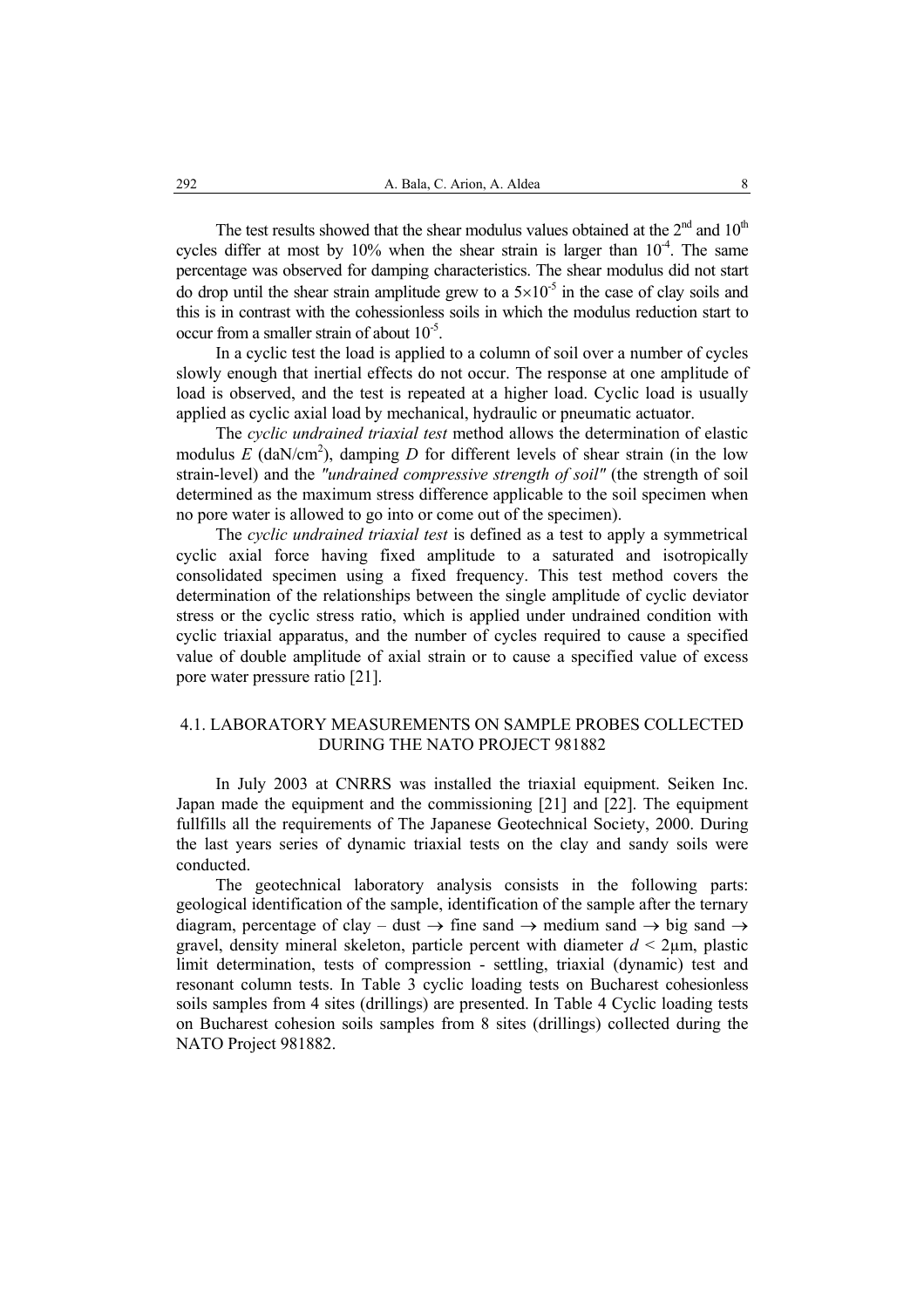### *Table 3*

#### Cyclic loading tests on Bucharest cohesionless soils samples from 4 sites (drillings ) during the NATO Project 981882

| No. of         | <b>Site</b>         | Depth of   | Soil type                    | <b>Sample</b>           |                |                     |
|----------------|---------------------|------------|------------------------------|-------------------------|----------------|---------------------|
| sample         |                     | sample (m) |                              | <b>Diameter</b><br>(cm) | Height<br>(cm) | Dry<br>weight $(g)$ |
| P <sub>1</sub> | Bazilescu<br>park   | 5.50       | medium yellow<br>sand        | 5.07                    | 9.95           | 294.78              |
| P <sub>3</sub> | Tineret<br>Park     | 37.00      | fine and medium<br>grey sand | 5.06                    | 9.90           | 318.38              |
| <b>P4</b>      | Student Tei<br>Park | 39.00      | fine and medium<br>grey sand | 5.06                    | 9.85           | 308.76              |
| P <sub>5</sub> | Ecology<br>Univ.    | 48.00      | fine grey clayed<br>sand     | 5.00                    | 9.96           | 321.01              |

### *Table 4*

### Cyclic loading tests on Bucharest cohesion soils samples from 9 sites (drillings ) during the NATO Project 981882

| No. of         | <b>Site</b>                                    | Depth         | Soil type                                                         | <b>Samples properties</b> |                |                                 |                           |  |
|----------------|------------------------------------------------|---------------|-------------------------------------------------------------------|---------------------------|----------------|---------------------------------|---------------------------|--|
| the<br>sample  |                                                | sample<br>(m) |                                                                   | <b>Diameter</b><br>(cm)   | Height<br>(cm) | <b>Natural</b><br>weight<br>(g) | <b>Humidity</b><br>$(\%)$ |  |
| P()            | Student Tei<br>Park                            | 4.00          | <b>Brown</b><br>plastic clay                                      | 4.927                     | 9.98           | 393.54                          | 20.09                     |  |
| P <sub>1</sub> | Motodrom<br>Park                               | 6.50          | Silty plastic<br>brown clay                                       | 5.033                     | 9.99           | 392.60                          | 22.85                     |  |
| P <sub>2</sub> | Romanian<br>Shooting<br>Fed.<br><b>Baneasa</b> | 6.50          | <b>Brown</b><br>plastic clay<br>with<br>calcareous<br>concretions | 5.053                     | 10.00          | 396.78                          | 19.38                     |  |
| <b>P4</b>      | Romanian<br>Shooting<br>Fed.<br>Baneasa        | 13.00         | Yellow<br>sandy clay                                              | 5.007                     | 9.97           | 400.13                          | 20.00                     |  |
| <b>P5</b>      | Titan2<br>Park                                 | 39.00         | Grey sandy<br>clay                                                | 4.99                      | 10.00          | 398.65                          | 12.17                     |  |
| <b>P6</b>      | <b>INCDFP</b><br>Magurele                      | 37.00         | Grey clay<br>with<br>calcareous<br>concretions                    | 4.987                     | 9.94           | 386.01                          | 24.07                     |  |
| P7             | Astronomy<br>Inst.                             | 43.00         | Brown clay                                                        | 5.02                      | 10.00          | 413.19                          | 15.76                     |  |
| P <sub>8</sub> | Romanian<br>Shooting<br>Fed.<br>Baneasa        | 41.00         | Yellow<br>plastic clay                                            | 4.960                     | 9.95           | 401.29                          | 17.34                     |  |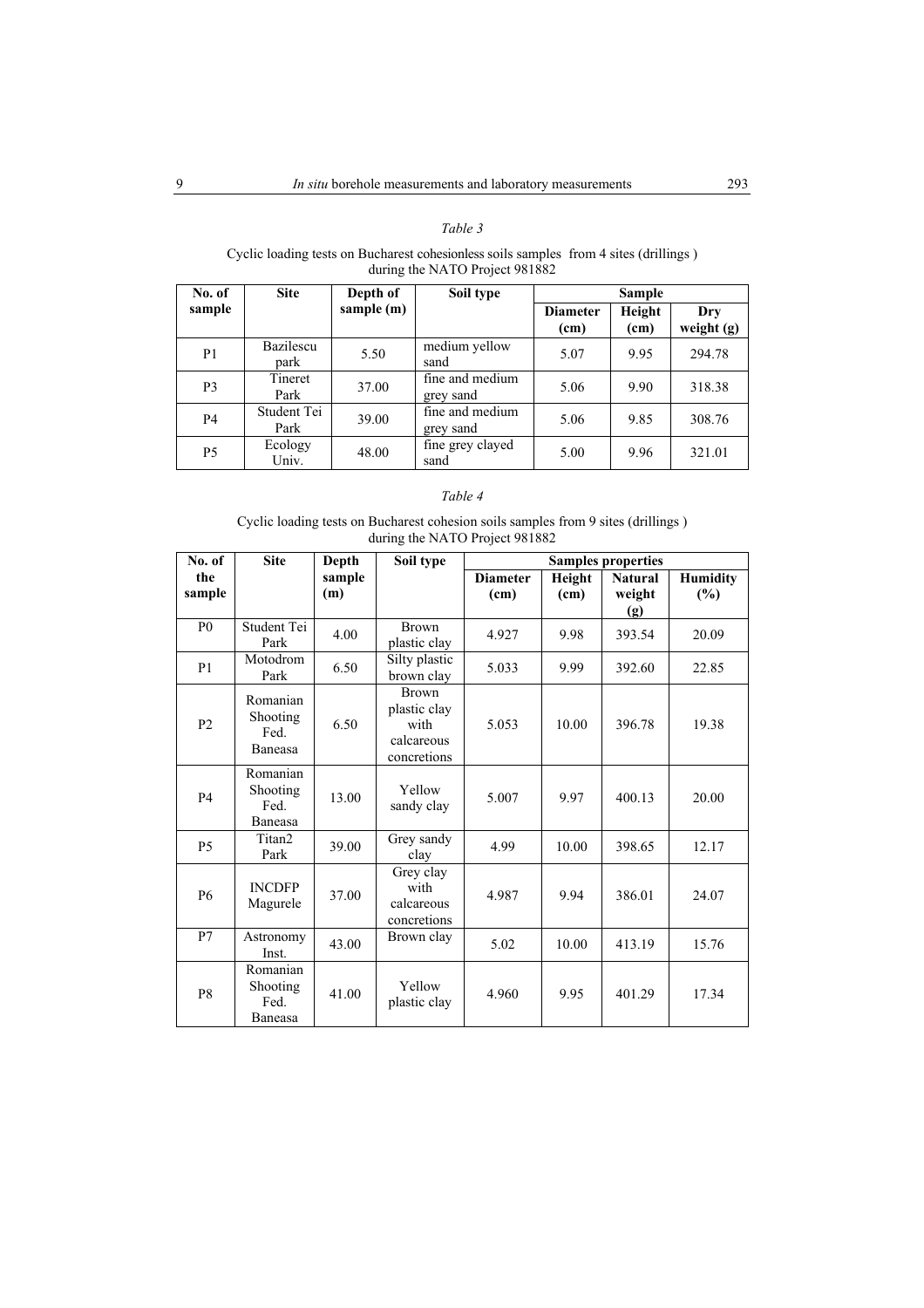In Fig. 3 are represented relations of shear modulus ratio  $G/G_0$  *versus* shear strain (Fig. 3a) and the strain dependent damping ratio (Fig. 3b) for the laboratory samples from Table 3 (uncohesive soils). There were also represented the straindependent modulus and damping curves quoted in the literature in the same graph [23] demonstrate the importance of plasticity index  $I_p$  of soils. As a result they propose a family of curves which are the averaged relations indicating the effect of plasticity index on the strain-dependent modulus and damping of cohesive soils.



Fig. 3 – Test results for uncohesive soils from Bucharest (P1 - P5 sample cores) and comparison with analytical model curves: a)  $G/G_{\text{max}}$  curves; b) damping ratio.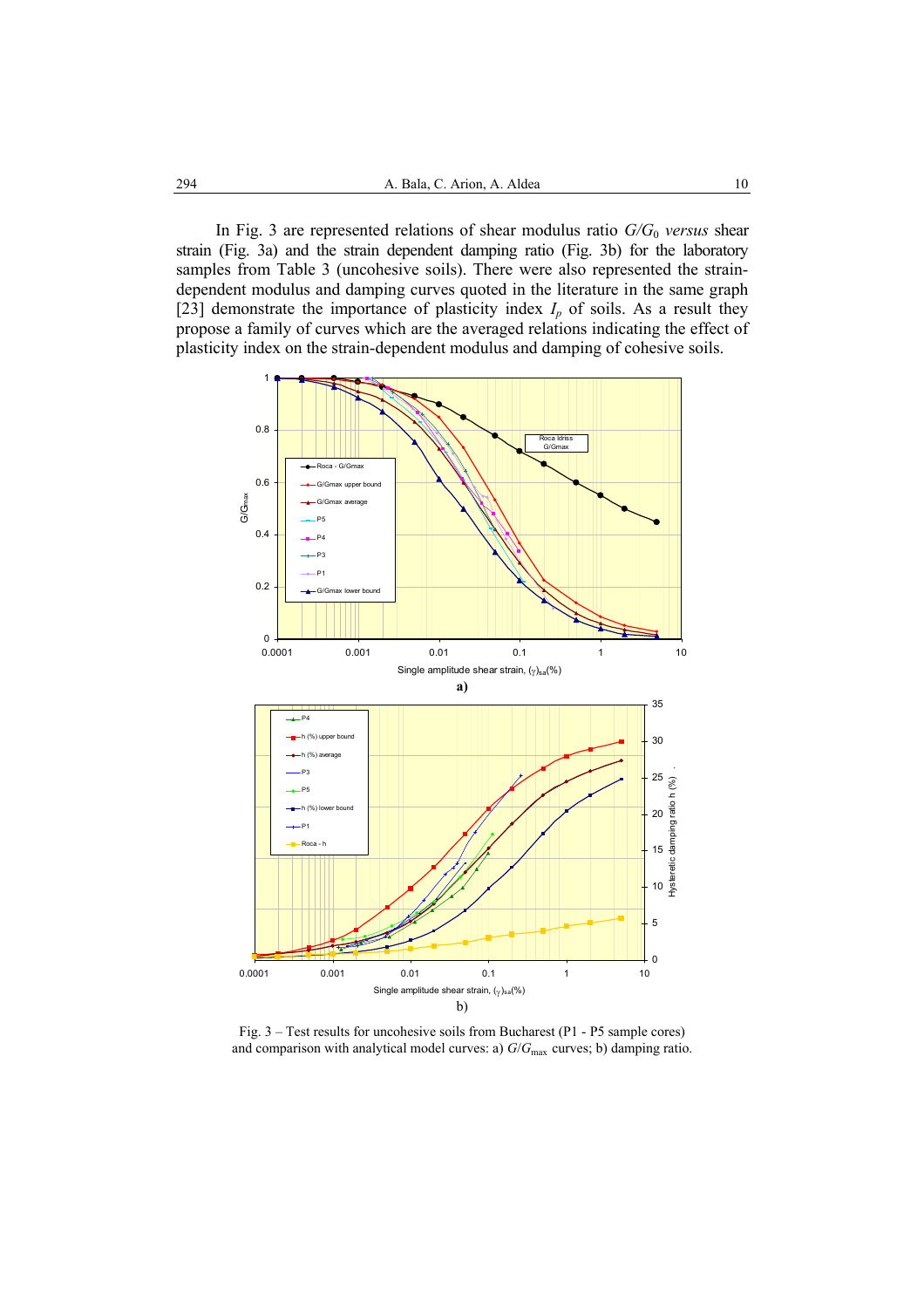In Fig. 4 there are represented relations of shear modulus ratio  $G/G_0$  *versus* shear strain and the strain dependent damping for the laboratory samples from Table 4 (cohesive soils). There were also represented the strain-dependent modulus and damping curves quoted in the literature in the same graph. In this case the curves  $G/G_{\text{max}}$  (Fig. 4a) computed for the samples P0 – P8 (Table 4) are on a lower position in comparison with the data cited from [23] being under the curve with IP=15. The Damping ratio curves measured on samples are scattered over a wide range (Fig. 4b).



Fig. 4 – Test results for cohesive soils from Bucharest (P0 - P8 sample cores) and comparison with analytical model curves: a)  $G/G_{\text{max}}$  curves; b) damping ratio.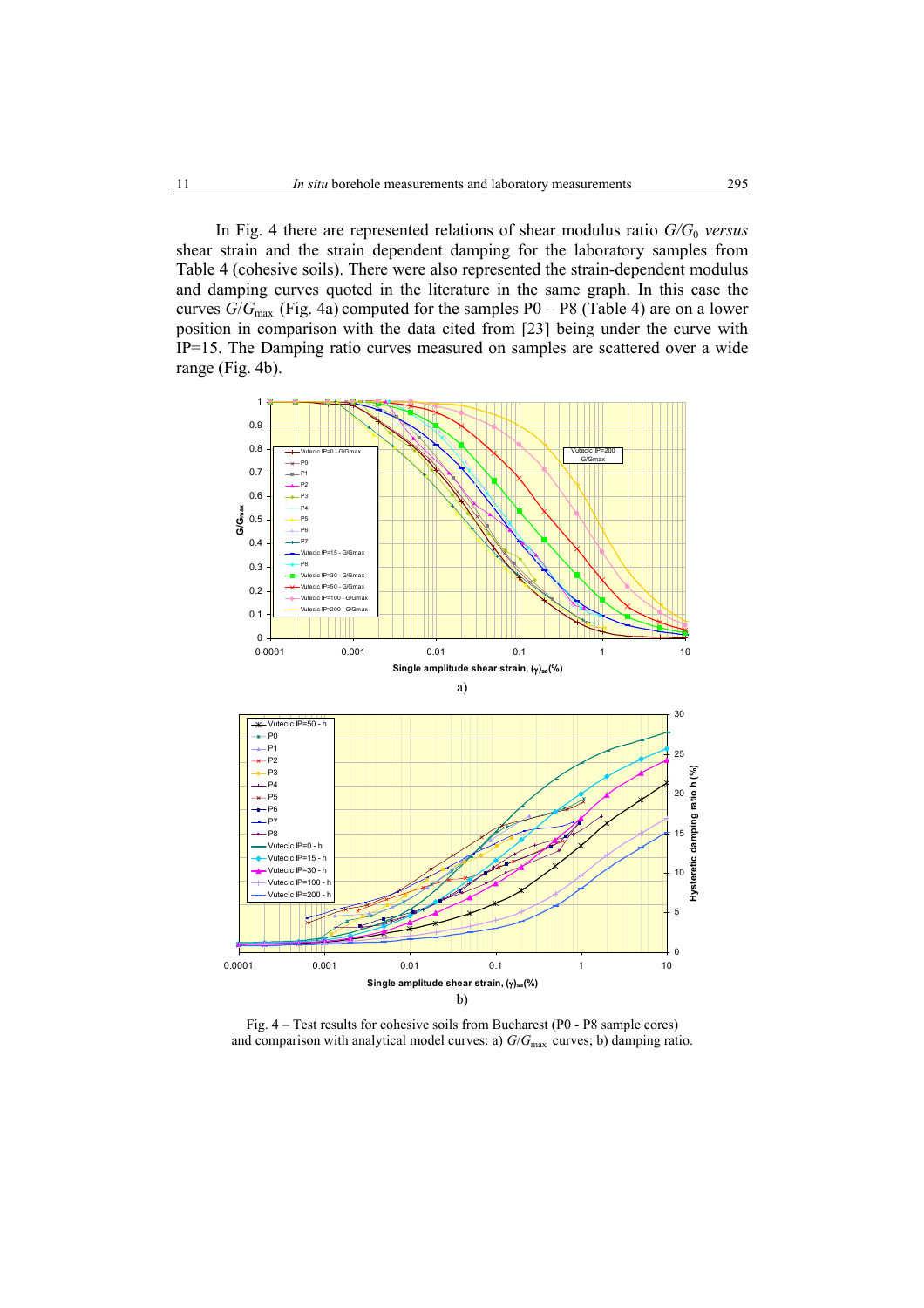#### **5. CONCLUSIONS**

1. The shallow geology of Quaternary layers in Bucharest City is rapidly changing from one point to another in only a few hundreds of meters not only in the thickness of the layers, but also in the geotechnical properties of each layer [15, 16]. The real succession of the 7 principal layers as well as their physical properties can be ascribed only by in situ measurements in boreholes.

2. Seismic velocities in the Table 1 are obtained by direct seismic measurements in the 10 boreholes. They were presented in Table 1 in order to compute the mean weighted seismic velocity for each of the Quaternary complexes present in the underground of Bucharest area. The mean weighted seismic velocity was computed for the first 30 m depth  $(V_{S-30})$  and 50 m depth  $(V_{S-50})$ , for each drilling site, according to formula cited in the Romanian Code for the seismic design for buildings - P100 -1/2006 [17] and in EUROCODE 8 [18]. All the  $V_{S-30}$  values in Table 1 belong to type C of soil after the classification given in [17]. Even the  $V_{S-50}$ values in the Table 1 fall in the type C of the classification (180 m/s  $\langle \overline{V}_s \rangle$  < 360 m/s).

3. The results obtained by CNRRS laboratory in the case of Bucharest clay and sand layers for cyclic loading test shows good correlations with analytical model curves, in the case of the cohesionless samples (Table 3).

However the test results for cohesive soils from Bucharest (Table 4) and comparison with analytical model curves in Fig. 4 demonstrates that lower values should be considered in the future for these types of soils in the process of linear and nonlinear site amplification modeling.

4. Results obtained by the down-hole seismic method in the 10 boreholes drilled in Bucharest City as well as the curves obtained from laboratory measurements on samples collected from the same boreholes are used as input data in the program SHAKE2000 [24] in order to compute the seismic site amplification for Bucharest area.

*Acknowledgements*. The research work presented in this paper is realized in the frame of the research project PNCDI 31-038/2007, conducted by National Institute for Earth Physics, Bucharest-Magurele, (NIEP), funded by the Romanian Ministry for Education, Research and Innovation, Bucharest, Romania.

Part of the drilling field work and *in situ* velocity measurements were performed during the NATO Project 981882 in the years 2006–2008. The laboratory investigations on the rock samples collected from the drillings were performed in the National Institute for Earth Physics (NIEP), Technical University for Civil Engineering (UTCB) and National Centre for Seismic Risk Reduction (NCSRR).

#### REFERENCES

1. M. Dilley, R.S. Chen, U. Deichmann, A.L. Lerner-Lam, M. Arnold, J. Agwe, P. Buys, O. Kjekstad, L. Bradfield, B. Lyon, B., Gregory Yerman, *Natural disaster hotspots: A global risk analysis*, Synthesis Report, 2005.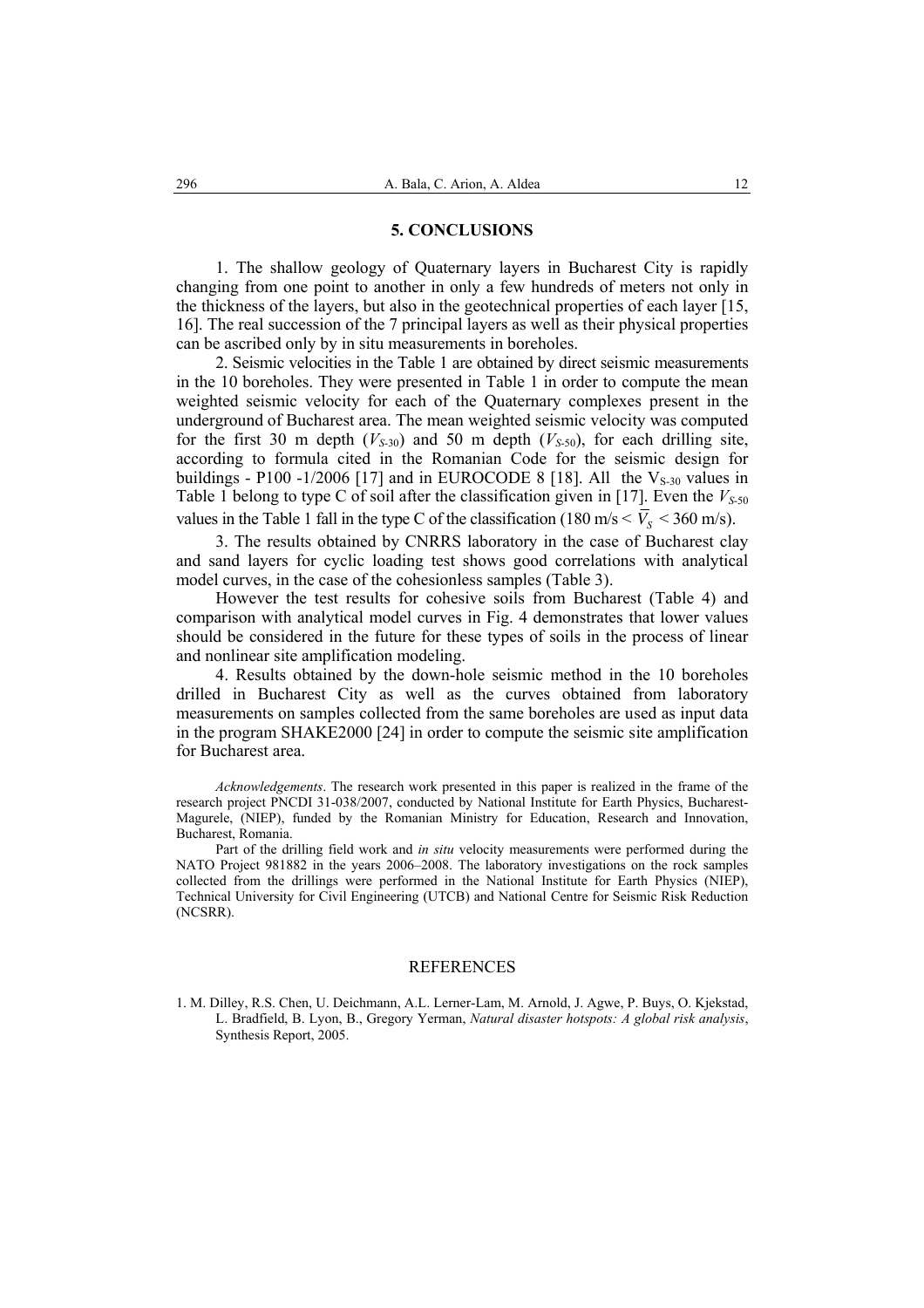- 2. W. Wirth, F. Wenzel., V.Y. Sokolov, K. Bonjer, *A uniform approach to seismic site effect analysis in Bucharest, Romania*, Soil Dynamics and Earthquake Engineer, **23**, 737–758 (2003).
- 3. A. Aldea, D. Lungu, C. Arion, *GIS mapping of seismic microzonation and site effects in Bucharest based on existing seismic and geophysical evidence*, in: Lungu, D., Wenzel., F., Mouroux, P. & Tojo, I. (eds.), *Earthquake loss estimation and risk reduction*, **1**, 237–249 (2004).
- 4. C.O. Cioflan, B.F. Apostol, C.L. Moldoveanu, G.F. Panza, G. Marmureanu, *Deterministic approach for the microzonation of Bucharest*, Pure appl. geophys., **161**, 1–16 (2004).
- 5. A. Kienzle, D. Hannich, W. Wirth, V. Ciugudean, J. Rohn, K. Czurda, *Seismic zonation of Bucharest*, In: Lungu, D., Wenzel., F., Mouroux, P. & Tojo, I. (eds.), *Earthquake loss estimation and risk reduction*, **1**, 251–259 (2004).
- 6. N. Mandrescu, M. Radulian, Gh. Marmureanu, *Geological, geophysical and seismological criteria for local response evaluation in Bucharest urban area*, Soil Dynamics and Earthquake Engineering, **27**, 367–393 (2007).
- 7. V.Y. Sokolov, K. -P. Bonjer, F. Wenzel, *Accounting for site effect in probabilistic assessment of seismic hazard for Romania and Bucharest: a case study of deep seismicity in Vrancea zone*, Soil Dynamics and Earthquake Engineering, **24**, 927–947 (2004).
- 8. C.O. Cioflan, B.F. Apostol, *Modern Evaluation of the Seismic Hazard for Romanian Plain*, Acta Geodaetica et Geophysica Hungarica, **41**, *3*–*4*, 425–433 (2006).
- 9. A. Bala, V. Raileanu, I. Zihan, V. Ciugudean, B. Grecu, *Physical and dynamic properties of the shallow sedimentary rocks in the Bucharest Metropolitan Area*, Romanian Reports in Physics, **58**, *2*, 221–250 (2006).
- 10. A. Bala, I. Zihan, V. Ciugudean, V. Raileanu, B. Grecu, *Physical and dynamic properties of the Quaternary sedimentary layers in and around Bucharest City,* Proceedings of the International symposium on Seismic Risk Reduction, ISSRR-2007, Paper 7, pp. 359–366, Bucharest, 2007.
- 11. D. Hannich , K. -P. Bonjer, H. Hoetzl, D. Lungu, V. Ciugudean, T. Moldoveanu, C. Dinu, D. Orlowsky, *Evaluation of soil parameters through Vertical Seismic Profiling (VSP) in Bucharest*, Romania (in manuscript), 2005.
- 12. D. Orlowski, C. Witte, B. Loske, *Execution and evaluation of seismic measurements in Bucharest by the Multi-Offset-Vertical-Seismic-Profiling method* (MOVSP) (in German), Internal Report, DMT, Mines & More Division, Essen, 2003.
- 13. A. Aldea, H. Yamanaka, C. Negulescu, T. Kashima, R. Radoi, H. Kazama, E. Calarasu, *Extensive seismic instrumentation and geophyiscal investigation for site-response studies in Bucarest, Romania*, Proceedings of the Third International Symposium on the Effects of Surface geology on Seismic Motion, Grenoble France, 30 Aug.–1 Sept. 2006, paper 69, 2006.
- 14. A. Bala, S.F. Balan, J.R.R. Ritter, J. Rohn, G. Huber, D. Hannich, *Site-effect analyses for the earthquakeendangered metropolis Bucharest, Romania*, Edit. Univ. "Alexandru Ioan Cuza", Iasi, 2010.
- 15. A. Bala, D. Hannich, J.R.R. Ritter, V. Ciugudean Toma, *Geological and Geophysical Model of the Quaternary Layers based on in situ measurements in Bucharest, Romania*, Romanian Reports in Physics, **63**, *1*, 250–274 (2011).
- 16. V. Ciugudean-Toma, I. Stefanescu, *Engineering geology of the Bucharest city area, Romania*, Paper no. 235 submitted to IAEG -2006, Engineering Geology for tomorrow's cities, 2006.
- 17. \*\*\* Seismic design Code-P100-1/2006**:** *Design Rules for Buildings*, Ministry of Transport, Construction and Tourism, Construction Bulletin , 12-13, INCERC (in Romanian).
- 18. \*\*\* EUROCODE-8: *Design of structures for earthquake resistance*: EN 1998-1 -Part 1: General rules, seismic actions and rules for buildings, CEN, December 2004.
- 19. M. Von Steht, B. Jaskolla, J.R.R. Ritter, *Near Surface Share wave velocity in Bucharest, Romania*, Natural Hazards and Earth System Sciences, **8**, 1299–1307 (2008).
- 20. C. Arion, C. Neagu, *Laboratory investigation for estimation of seismic response of the ground*, Proceedings of 1st ECEES First European Conference on Earthquake Engineering and Seismology, Geneva, Switzerland, 3–8 September 2006, Paper Number: 519, CD-ROM, 2006.